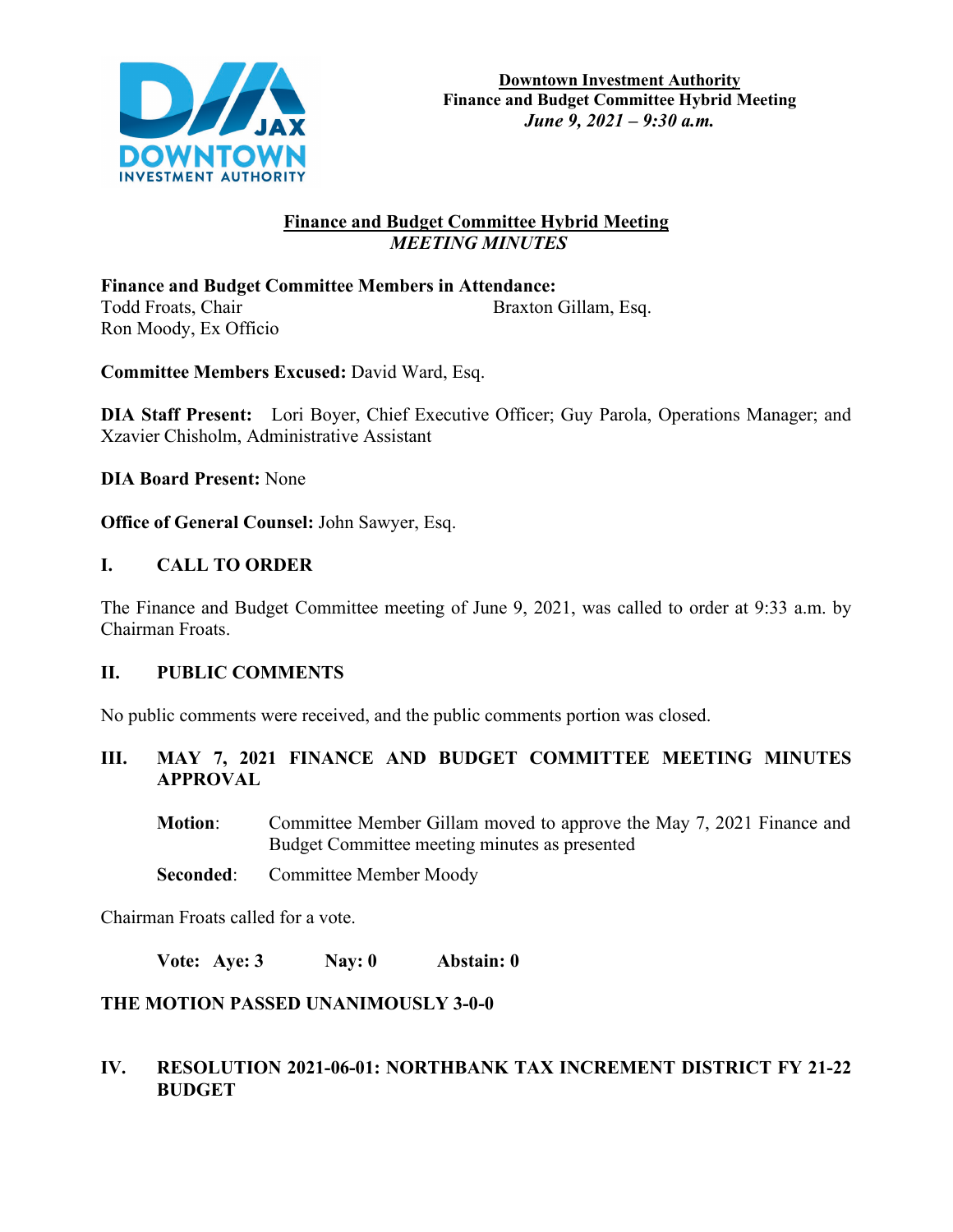Downtown Investment Authority Finance and Budget Committee Meeting, June 9, 2021 Page 2 of 4

> **RESOLUTION OF THE DOWNTOWN INVESTMENT AUTHORITY AS THE COMMUNITY REDEVELOMENT AGENCY FOR THE COMBINED NORTH BANK COMMUNITY REDEVELOPMENT AREA ADOPTING FISCAL YEAR 2021-2022 BUDGETS FOR THE COMBINED DOWNTOWN EAST AND NORTHWEST TAX INCREMENT DISTRICT; PROVIDING FOR AN EFFECTIVE DATE.**

Chairman Froats gave the floor to CEO Boyer to present the Resolution.

CEO Boyer provided an overview of Resolution 2021-06-01, stating the following:

- Compared the proposed budget from May with an updated one and went over the differences.
- The interest earnings were significantly lower than expected.
- Creation of two new accounts to allow for the transfer of funds to be used for park programming and events, enabling the DIA to make payments when the Board authorizes them.
	- **Motion**: Committee Member Gillam moved to approve **Resolution 2021-06-01** as amended for recommendation to the Board

#### **Seconded:** Committee Member Moody seconded the motion

Chairman Froats asked if the DIA has the funds to complete the entire two-way street conversion project or if funds still need to be allocated for that. CEO Boyer responded that it is her understanding that there is \$6M available and that the Total Costs are still unknown.

Chairman Froats called for a vote.

**Vote: Aye: 3 Nay: 0 Abstain: 0**

#### **THE MOTION PASSED UNANIMOUSLY 3-0-0**

**V. RESOLUTION 2021-06-02: SOUTHSIDE TAX INCREMENT DISTRICT FY 21-22 BUDGET**

**RESOLUTION OF THE DOWNTOWN INVESTMENT AUTHORITY AS THE COMMUNITY REDEVELOMENT AGENCY FOR THE SOUTHSIDE COMMUNITY REDEVELOPMENT AREA ADOPTING FISCAL YEAR 2021-2022 BUDGET FOR THE SOUTHSIDE TAX INCREMENT DISTRICT; PROVIDING FOR AN EFFECTIVE DATE.**

Chairman Froats gave the floor to CEO Boyer to present the Resolution.

CEO Boyer provided an overview of the Resolution, stating the following:

• Compared the proposed budget from May with an updated one and went over the differences.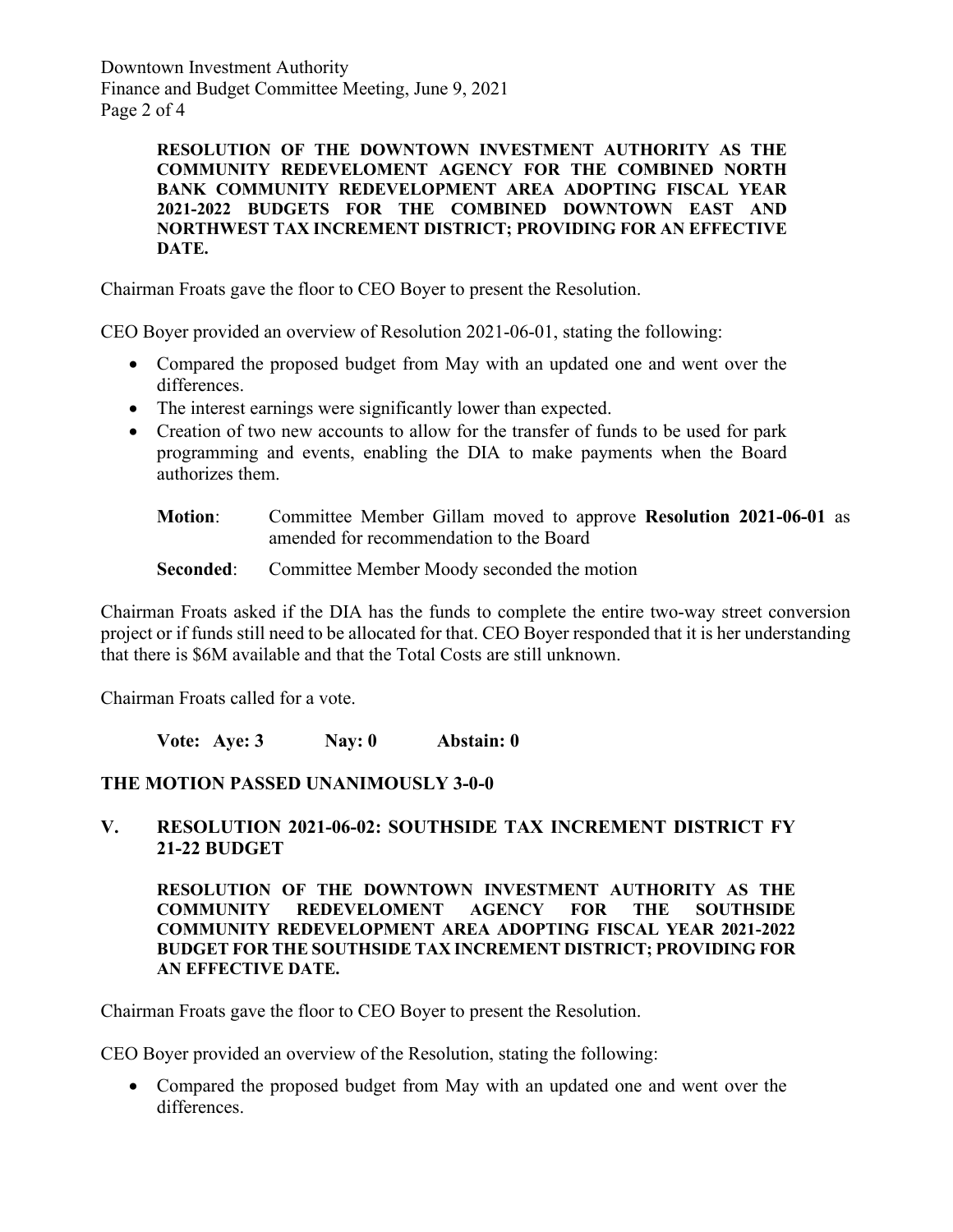Downtown Investment Authority Finance and Budget Committee Meeting, June 9, 2021 Page 3 of 4

• The interest earnings were significantly lower than expected.

| <b>Motion:</b> | Committee Member Gillam moved to approve Resolution 2021-06-02 as |
|----------------|-------------------------------------------------------------------|
|                | presented for recommendation to the Board                         |
| Seconded:      | Committee Member Moody seconded the motion                        |

No discussion.

Chairman Froats called for a vote.

**Vote: Aye: 3 Nay: 0 Abstain: 0**

#### **THE MOTION PASSED UNANIMOUSLY 3-0-0**

Chairman Froats allowed for a public comment via Zoom.

Nancy Powell, Riverfront Parks Now MPS Subsidy

### **VI. RESOLUTION 2021-06-03: NORTHBANK TAX INCREMENT DISTRICT FY 20-21**

**A RESOLUTION OF THE DOWNTOWN INVESTMENT AUTHORITY ACTING AS THE COMMUNITY REDEVELOPMENT AGENCY BOARD OF THE COMBINED NORTHSIDE EAST AND NORTHWEST CRA'S ADOPTING A FY 2020-21 AMENDED TAX INCREMENT DISTRICT ("TID") BUDGET FOR THE COMBINED NORTHSIDE EAST AND NORTHWEST CRA'S PURSUANT TO SEC. 163.387, F.S. AND SEC. 106.341, ORDINANCE CODE; PROVIDING AN EFFECTIVE DATE.**

Chairman Froats gave the floor to CEO Boyer to present the Resolution.

CEO Boyer provided an overview of Resolution, stating the following:

- The request is for Park Programming funds to go to Downtown Vision Inc. (DVI) to assist with securing the ice rink vendor contract and to cover a portion of the ice rink expenses. The rest of the expenses would be paid for by funds raised by DVI. DIA's portion of the funds would be returned if the event does not come fruition.
	- **Motion**: Committee Member Moody moved to approve **Resolution 2021-06-03** as presented, for recommendation to the Board

*WHEREAS, to effectuate a sponsorship of that event in the amount of \$100,000, the DIA Board has authorized the use or transfer as required of the necessary funds from NB Downtown Parks & Programming account to sponsor this DVI led park programming event; and*

*Section 1. The DIA Board hereby expressly authorizes the use of \$100,000 currently located in the NB Parks and Programming Activity within the FY 2020-2021 Budget for the Combined*